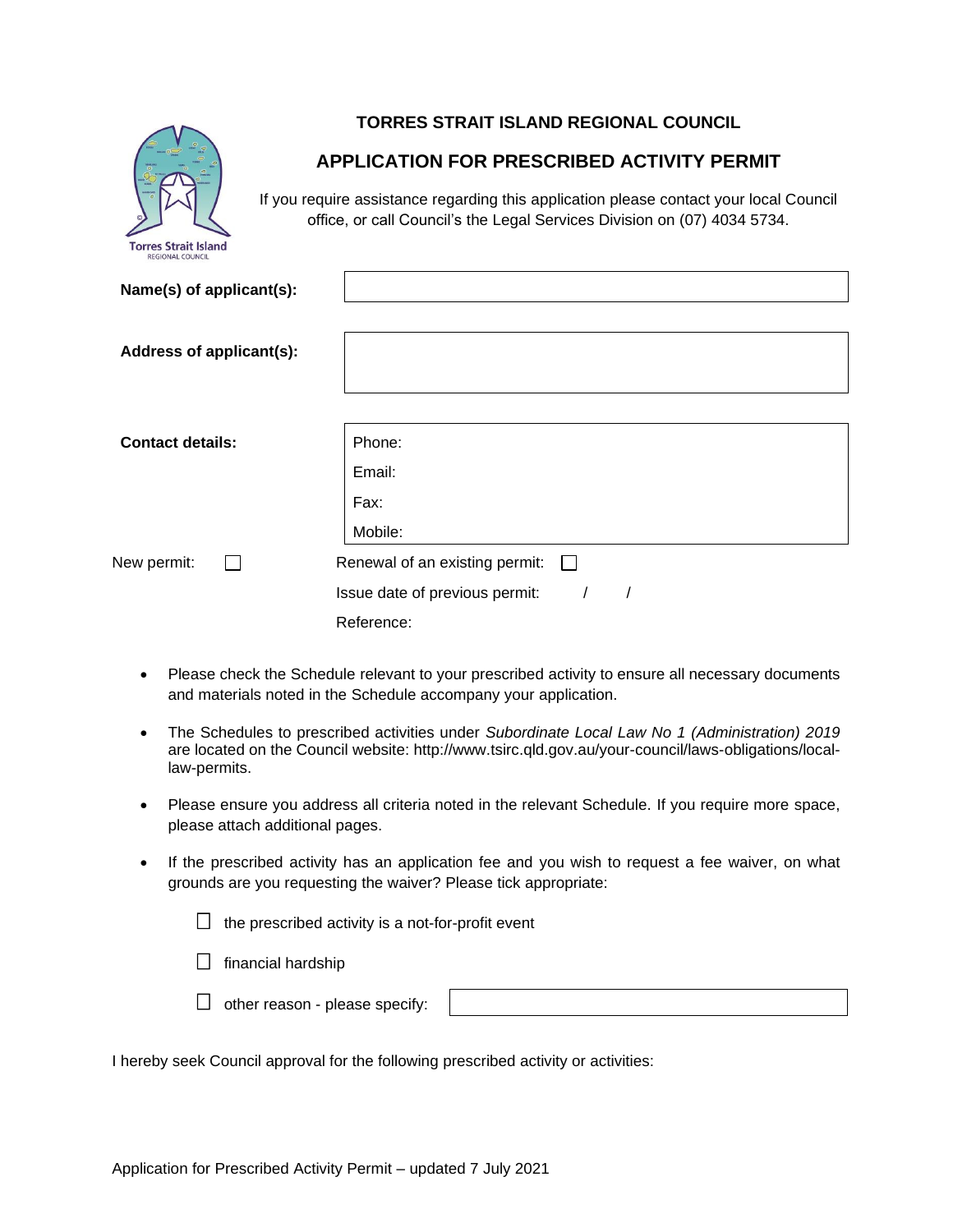| <b>Prescribed activity</b>                                 | <b>Schedule</b> | <b>Application fee</b> | Tick $(\checkmark)$ |
|------------------------------------------------------------|-----------------|------------------------|---------------------|
|                                                            |                 | (FY21/22)              | applicable          |
| Alteration or improvement to local government controlled   | $\overline{7}$  | \$291.00               |                     |
| areas and roads                                            |                 |                        |                     |
| Commercial use of local government controlled areas and    | 8               | \$146.00               |                     |
| roads $-$ (a) general                                      |                 |                        |                     |
| Commercial use of local government controlled areas -      | 8               | \$146.00               |                     |
| (b) landing and mooring approvals                          |                 |                        |                     |
| Establishment or occupation of a temporary home            | 9               | \$146.00               |                     |
| Installation of advertising devices                        | 10              | \$146.00               |                     |
| Keeping of animals where permit is required                | 11              | \$146.00               |                     |
| Operation of camping grounds                               | $\overline{12}$ | \$291.00               |                     |
| Operation of caravan parks                                 | 14              | \$291.00               |                     |
| Operation of cemeteries                                    | 15              | \$291.00               |                     |
| Operation of public swimming pools                         | 16              | \$291.00               |                     |
| Operation of shared facility accommodation                 | 17              | \$291.00               |                     |
| Operation of temporary entertainment events                | 18              | \$146.00               |                     |
| Disturbance of human remains buried outside a cemetery     | 19              | nil                    |                     |
| Burial or disposal of human remains outside a cemetery     | 20              | nil                    |                     |
| Disturbance of human remains in a local government         | 21              | nil                    |                     |
| cemetery                                                   |                 |                        |                     |
| Driving or leading of animals to cross a local government  | 22              | \$72.50                |                     |
| controlled area or road                                    |                 |                        |                     |
| Depositing of goods or materials on a local government     | 23              | Price on               |                     |
| controlled area or road                                    |                 | Application (POA)      |                     |
| Holding of a public place activity                         | 24              | <b>POA</b>             |                     |
| Bringing or driving motor vehicles onto a park or reserve  | 25              | <b>POA</b>             |                     |
| Bringing or driving prohibited vehicles onto motor vehicle | 26              | <b>POA</b>             |                     |
| access areas                                               |                 |                        |                     |
| Carrying out works on a road or interfering with a road or | 30              | \$291.00               |                     |
| its operation                                              |                 |                        |                     |
| Undertaking scientific research in a trust area            | 32              | nil                    |                     |
| Camping within a camping site in a trust area              | 33              | nil                    |                     |

- It is an offence for a person to provide information in or in connection with an application that is, to the person's knowledge, false or misleading. In making this application, you acknowledge that Council will rely upon all representations given in this application by you in assessing whether or not to approve the application.
- You confirm that all representations are true and correct to the best of your knowledge at the time of making this application.

### **APPLICATION FEES**

Permits will not be granted until the application fee is paid. The application fee is a cost recovery fee under the *Local Government Act 2009* (Qld) and covers the cost of the Processing Officer receiving the application and the Authorising Officer assessing the application only.

The application fee is non-refundable regardless of whether a permit is or is not granted.